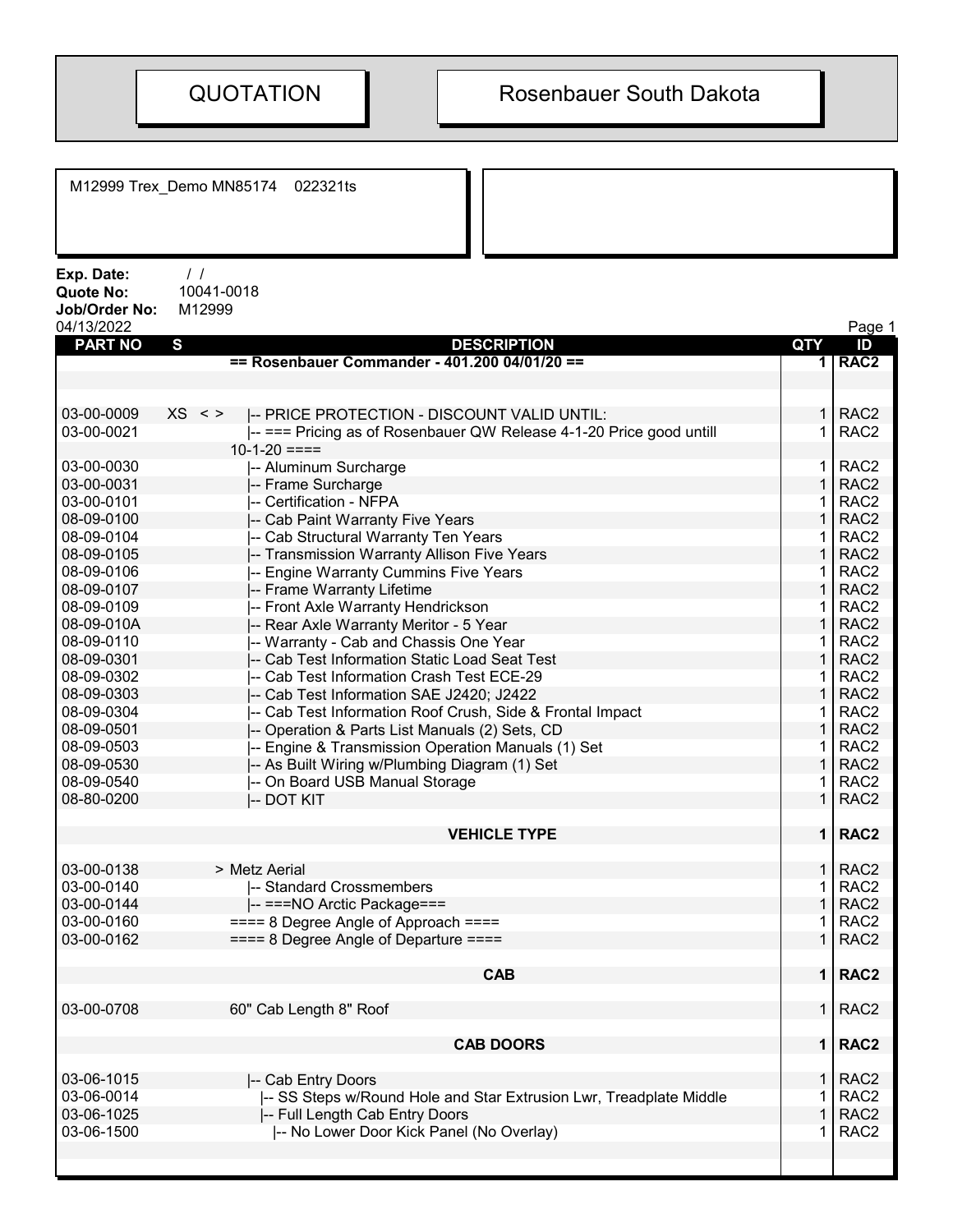| 04/13/2022     |                                                                             |                | Page 2           |
|----------------|-----------------------------------------------------------------------------|----------------|------------------|
| <b>PART NO</b> | $\mathbf{s}$<br><b>DESCRIPTION</b>                                          | <b>QTY</b>     | ID               |
| 03-06-1070     | -- ==== No Cab Door Insulation ====                                         | 1.             | RAC <sub>2</sub> |
| 03-06-1110     | -- Cab Door Hardware Black (4)                                              | $\mathbf{1}$   | RAC <sub>2</sub> |
| 03-06-1120     | I-- Cab Door Locks Manual                                                   | 1              | RAC <sub>2</sub> |
| 03-06-1135     | -- Interior 1-Piece Door Panel Type Aluminum                                | 1              | RAC <sub>2</sub> |
| 03-06-1201     | -- Door Panel Finish Gray Polyurethane                                      |                | RAC <sub>2</sub> |
| 04-05-0105     | -- Interior Handle Front Door Grab Handles - Black Powder Coat              | 1              | RAC <sub>2</sub> |
| 04-05-0150     | -- Interior Grab Handle Rear Door Chicago Style 34" Black Powder Coat       | 1              | RAC <sub>2</sub> |
|                |                                                                             |                |                  |
|                | <b>CAB GLASS</b>                                                            | $\mathbf 1$    | RAC <sub>2</sub> |
|                |                                                                             |                |                  |
| 03-08-0101     | -- Windshield One Piece - COMMANDER                                         | 1.             | RAC <sub>2</sub> |
| 03-08-0102     | -- Windshield Wiper System Single Motor (2) Wipers - 3D Grille              | 1.             | RAC <sub>2</sub> |
| 08-02-0135     | -- Windshield Wiper Activation Switch on Driver Panel                       | 1              | RAC <sub>2</sub> |
| 03-08-0151     | -- Window Light Gray Tint Driver Power                                      | 1              | RAC <sub>2</sub> |
| 08-01-0301     |                                                                             | 1.             | RAC <sub>2</sub> |
|                | -- Power Window Activation, Respective Door                                 |                |                  |
| 03-08-0153     | -- Window Light Gray Tint Officer Power                                     | $\mathbf{1}$   | RAC <sub>2</sub> |
| 03-08-0226     | -- Window Light Gray Tint Driver Crew Door Power                            | 1.             | RAC <sub>2</sub> |
| 03-08-0252     | -- Window Light Gray Tint Officer Crew Door Power                           | $\mathbf{1}$   | RAC <sub>2</sub> |
| 03-08-0320     | -- Window Light Gray Tint Side Middle Driver Fixed 15.5"W x 21.5"H          | 1              | RAC <sub>2</sub> |
| 03-08-0370     | -- Window Light Gray Tint Side Middle Officer Fixed 15.5"W x 21.5"H         | 1              | RAC <sub>2</sub> |
|                | <b>CAB INTERIOR AND TRIM</b>                                                | 1              | RAC <sub>2</sub> |
|                |                                                                             |                |                  |
| 04-01-0152     | $\left  \text{---} \right $ ===8 Raised Cab 60" Interior Trim ===           | $\mathbf 1$    | RAC <sub>2</sub> |
| 03-09-8010     | -- Cab Insulation Interior Ceiling                                          | $\mathbf{1}$   | RAC <sub>2</sub> |
| 03-09-8015     | -- Cab Insulation Engine Tunnel                                             | 1              | RAC <sub>2</sub> |
| 03-09-8013     | -- === No Cab Insulation Fastening Pins===                                  | $\mathbf 1$    | RAC <sub>2</sub> |
| 03-09-8017     | -- Cab Insulation Underbody, 54" & 60" Cab                                  | 1              | RAC <sub>2</sub> |
| 03-09-8013     | -- ===No Cab Insulation Fastening Pins===                                   | 1              | RAC <sub>2</sub> |
| 03-09-8020     | -- Cab Insulation Cab Damping                                               | 1              | RAC <sub>2</sub> |
| 04-01-1010     | $\,<$<br>-- Interior Trim Color Gray, 60" - 8 Roof                          | 1              | RAC <sub>2</sub> |
| 04-01-1110     | $\,<\,$<br>-- Interior Trim Color Gray Rear Wall 8" Roof                    | 1.             | RAC <sub>2</sub> |
| 04-02-1002     | -- Suspended Throttle and Brake Pedals                                      | $\mathbf{1}$   | RAC <sub>2</sub> |
| 04-02-1100     | -- Interior Floor Covering Color Gray, 60"                                  | 1              | RAC <sub>2</sub> |
| 04-02-1702     | -- Interior Trim Sun Visor Tinted                                           | $\mathbf{1}$   | RAC <sub>2</sub> |
| 04-02-1798     | -- Cab Coating Interior Color                                               | 1              | RAC <sub>2</sub> |
| 05-01-1055     |                                                                             | $\mathbf 1$    | RAC <sub>2</sub> |
|                | -- Cab Coating Interior Gray Polyurethane                                   |                |                  |
|                | CAB DASH AND ENGINE TUNNEL - 60" LONG                                       |                | 1   RAC2         |
|                |                                                                             |                |                  |
| 04-03-1000     |                                                                             |                | $1$ RAC2         |
|                | -- Cab Dash & Engine Tunnel, Composite Dash                                 |                |                  |
| 04-03-1010     | -- Cab Dash & Engine Tunnel Coating Gray Polyurethane<br>$\geq$             | 1.             | RAC <sub>2</sub> |
| 04-03-1200     | -- Flat Mntg Plate - Rear Engine Tunnel - Composite Dash, Long Tunnel       | $\mathbf{1}$   | RAC <sub>2</sub> |
|                |                                                                             |                |                  |
|                | <b>CUSTOM CONSOLE</b>                                                       | 1 <sup>1</sup> | RAC <sub>2</sub> |
|                |                                                                             |                |                  |
| 04-04-1100     | -- Havis Console                                                            | 1 <sup>1</sup> | RAC <sub>2</sub> |
| 04-04-1101     | -- Havis Console - Pre Configured                                           | 1.             | RAC <sub>2</sub> |
| 04-04-1U00     | -- Havis Console - Upper Portion                                            | $\mathbf{1}$   | RAC <sub>2</sub> |
| 04-04-U002     | I-- Havis Console - Upper Portion - Option 2                                | $\mathbf 1$    | RAC <sub>2</sub> |
| 04-04-1134     | -- Black Plates with (2) Power Point & (1) Dual USB Power Point<br>$\,>$    | $\overline{2}$ | RAC <sub>2</sub> |
| 04-04-2L00     | -- Havis Console - Lower Portion                                            | 1.             | RAC <sub>2</sub> |
| 04-04-L003     | I-- Havis Console - Lower Portion - Option 3                                | 1              | RAC <sub>2</sub> |
| 04-04-1116     | -- Black Blank Plate<br>>                                                   | 1              | RAC <sub>2</sub> |
| 04-04-1151     | -- Open Assy Box<br>>                                                       | $\overline{2}$ | RAC <sub>2</sub> |
| 04-04-1161     | -- Cup Holder, Dual<br>>                                                    | $\overline{2}$ | RAC <sub>2</sub> |
| 08-01-0140     | $\geq$<br>-- Instrumentation Panel Inlay - Job Color                        | $\mathbf{1}$   | RAC <sub>2</sub> |
|                | <b>CAB HEADER - HEAT AND AC</b>                                             | 1              | RAC <sub>2</sub> |
|                |                                                                             |                |                  |
| 03-08-4000     | Cab Header / Heating and AC                                                 | 1.             | RAC <sub>2</sub> |
| 05-02-0010     | S.<br>$\,<\,>$<br>-- Heating w/ Air Conditioning, Lo-Profile, Overhead, MUX | $\mathbf 1$    | RAC <sub>2</sub> |
|                |                                                                             |                |                  |
|                |                                                                             |                |                  |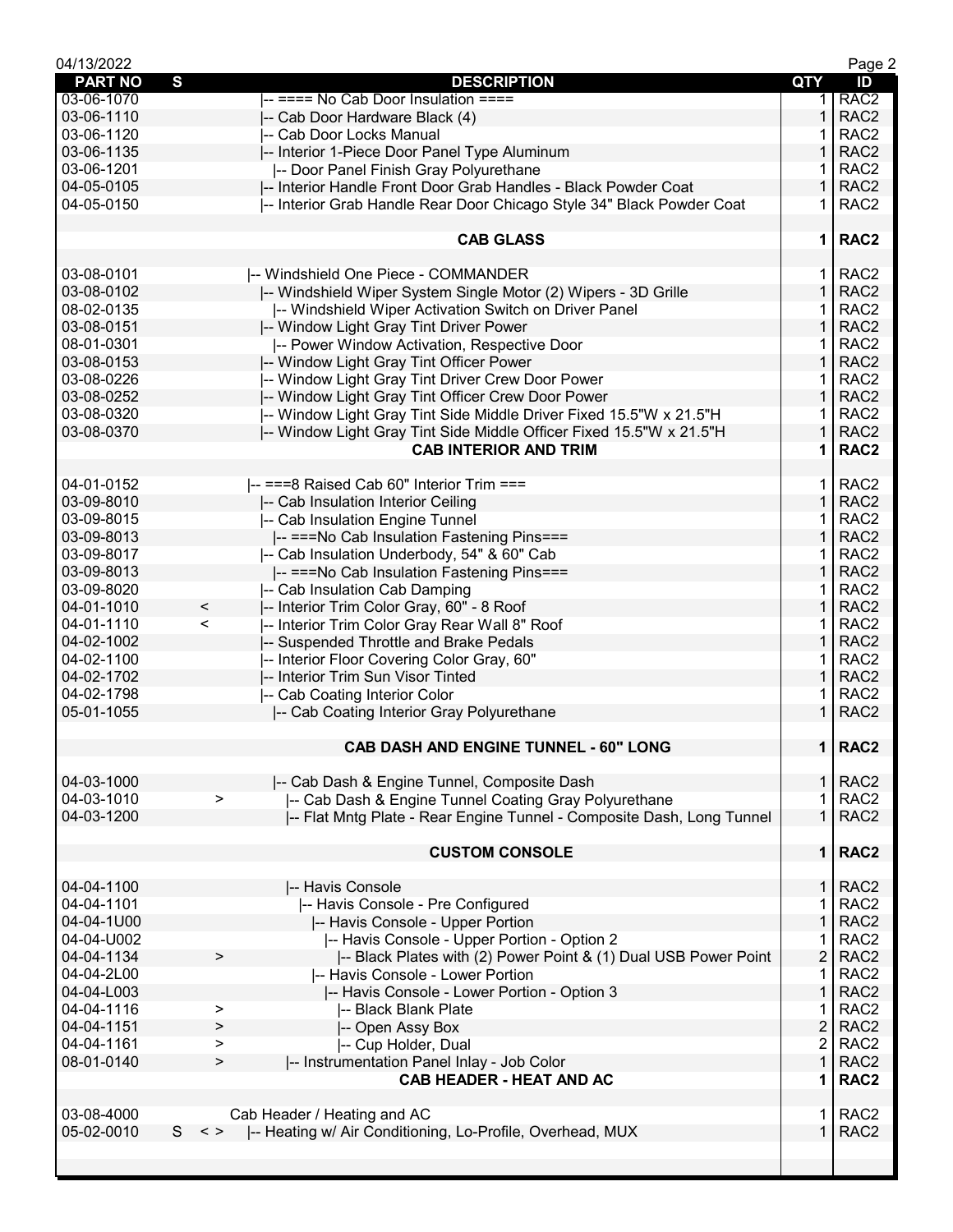| 04/13/2022     |                                                                                  |                         | Page 3           |
|----------------|----------------------------------------------------------------------------------|-------------------------|------------------|
| <b>PART NO</b> | S<br><b>DESCRIPTION</b>                                                          | <b>QTY</b>              | ID               |
| 05-01-6010     | $\overline{ }$<br>-- Cab Paint A/C Condenser on Roof                             | 1.                      | RAC <sub>2</sub> |
| 05-02-0047     | -- Heater Hose - Silicone                                                        | 1                       | RAC <sub>2</sub> |
| 05-02-0053     | -- ===== No Additional HVAC Requirements====                                     | 1                       | RAC <sub>2</sub> |
| 05-02-0200     | -- A/C Condenser Location Roof Mount Mid Center                                  | 1                       | RAC <sub>2</sub> |
| 05-02-0600     | -- Rosenbauer CleanAir Cab Recirculation Air Scrubber                            |                         | RAC <sub>2</sub> |
| 05-02-0799     | -- ======No Auxiliary Roof Mounted A/C Coleman Roughneck 13.5K<br>$\, > \,$      | 1                       | RAC <sub>2</sub> |
|                | =====                                                                            |                         |                  |
| 08-02-0121     | -- Heat & A/C Activation VISTA, Rear Crew Manual                                 | $\mathbf{1}$            | RAC <sub>2</sub> |
| 08-02-0100     | -- Rear Crew Controls Manual - Located Overhead Center                           | 1.                      | RAC <sub>2</sub> |
|                | <b>SEATS</b>                                                                     | $\mathbf 1$             | RAC <sub>2</sub> |
| 03-09-0100     | -- Seat Color Gray/Red Seat Belt                                                 | 1.                      | RAC <sub>2</sub> |
| 03-09-01Y3     | -- Seat Driver Bostrom 500 Series 8-Way Electric ABTS<br>$\geq$                  | 1                       | RAC <sub>2</sub> |
| 03-09-000D     | -- Single Retractor Seat Belt - Bostrom                                          | 1                       | RAC <sub>2</sub> |
| 03-09-0121     | -- Seat Back Non-SCBA                                                            | 1                       | RAC <sub>2</sub> |
| 03-09-02Y3     | -- Seat Mounting Driver Electric 500 Series - Bostrom                            | 1                       | RAC <sub>2</sub> |
| 03-09-0900     | -- Seat Material Durawear                                                        | 1                       | RAC <sub>2</sub> |
| 03-09-0920     | -- Seat Logo Rosenbauer                                                          | 1                       | RAC <sub>2</sub> |
| 03-09-3010     | -- Driver Seat Box Storage Compartment                                           | 1                       | RAC <sub>2</sub> |
| 03-09-3236     | -- Seat Box Driver & Officer Storage Access Doors (2) Driver/Officer<br>$\, >$   | 1                       | RAC <sub>2</sub> |
| 03-09-024G     | -- Seat Officer Bostrom 500 Series Tanker Fixed ABTS                             | 1                       | RAC <sub>2</sub> |
| 03-09-000D     | -- Single Retractor Seat Belt - Bostrom                                          | 1                       | RAC <sub>2</sub> |
| 03-09-0122     | -- Seat Back SCBA Bostrom SecureAll                                              | 1                       | RAC <sub>2</sub> |
| 03-09-02Y5     | -- Seat Mounting Officer Fixed 500 Series Bostrom                                | 1                       | RAC <sub>2</sub> |
| 03-09-0900     | l-- Seat Material Durawear                                                       | 1                       | RAC <sub>2</sub> |
| 03-09-0920     | -- Seat Logo Rosenbauer                                                          | 1                       | RAC <sub>2</sub> |
| 03-09-3020     | -- Officer Seat Box Storage Compartment                                          | 1                       | RAC <sub>2</sub> |
| 03-09-034A     | -- Two (2) Outboard Rear Facing Seats - 500 Series                               | 1                       | RAC <sub>2</sub> |
| 03-09-035E     | -- Seat Crew Rear Facing Outer Bostrom 500 Series Tanker Flip-Up ABTS<br>$\,<\,$ | 2                       | RAC <sub>2</sub> |
| 03-09-000D     | -- Single Retractor Seat Belt - Bostrom                                          | $\overline{c}$          | RAC <sub>2</sub> |
| 03-09-0301     | -- Seat Back Crew SCBA Bostrom SecureAll                                         | 2                       | RAC <sub>2</sub> |
| 03-09-038B     | -- Seat Mounting Rear Facing Outer - 500 Series Bostrom                          | $\overline{2}$          | RAC <sub>2</sub> |
| 03-09-0900     | -- Seat Material Durawear                                                        | 2                       | RAC <sub>2</sub> |
| 03-09-0920     | -- Seat Logo Rosenbauer                                                          | $\overline{c}$          | RAC <sub>2</sub> |
| 03-09-041J     | -- Two (2) Center Forward Facing Seats - 500 Series<br>>                         | 1                       | RAC <sub>2</sub> |
| 03-09-055E     | I-- Seat Crew Forward Facing Center Bostrom 500 Series Tanker Flip-Up<br>$\prec$ | $\overline{c}$          | RAC <sub>2</sub> |
| 03-09-000D     | -- Single Retractor Seat Belt - Bostrom                                          | 2                       | RAC <sub>2</sub> |
| 03-09-0301     | -- Seat Back Crew SCBA Bostrom SecureAll                                         | $\overline{2}$          | RAC <sub>2</sub> |
| 03-09-057B     | -- Seat Mounting Forward Facing Center - 500                                     | $\overline{\mathbf{c}}$ | RAC <sub>2</sub> |
| 03-09-0900     | -- Seat Material Durawear                                                        | $\overline{2}$          | RAC <sub>2</sub> |
| 03-09-0920     | -- Seat Logo Rosenbauer                                                          | $\overline{2}$          | RAC <sub>2</sub> |
| 03-09-3100     | -- Seat Box (2 person) Forward Facing                                            | $\mathbf 1$             | RAC <sub>2</sub> |
| 03-09-3210     | -- Seat Box (60/54) Forward Facing Storage Access Cutout (2)<br>$\,>\,$          | 1                       | RAC <sub>2</sub> |
|                | <b>Driver/Officer Sides</b>                                                      |                         |                  |
| 03-09-3215     | -- Seat Box (60) Forward Facing Storage Access Door (2) Driver/Officer<br>>      | 1.                      | RAC <sub>2</sub> |
|                | <b>Sides</b>                                                                     |                         |                  |
| 03-09-4101     | -- Seat Box Doors Finish Match Cab Interior Coating                              | $\mathbf 1$             | RAC <sub>2</sub> |
| 03-09-4001     | -- Seat Box Finish - Match Cab Interior Coating                                  | $\mathbf{1}$            | RAC <sub>2</sub> |
|                |                                                                                  |                         |                  |
|                | <b>CAB EXTERIOR - 54"</b>                                                        |                         | 1   RAC2         |
|                |                                                                                  |                         |                  |
| 04-05-1900     | Exterior Grab Handles 18" Aluminum                                               | 1.                      | RAC <sub>2</sub> |
| 04-05-1930     | -- Exterior Grab Handles Black                                                   |                         | RAC <sub>2</sub> |
| 04-05-201A     | -- Black Exterior Grab Handles Aluminum with Stanchions 18"                      | $\mathbf 1$             | RAC <sub>2</sub> |
|                |                                                                                  |                         |                  |
|                | <b>CAB FRONT FASCIA</b>                                                          |                         | 1   RAC2         |
| 04-08-0010     | ===== Traditional Front with Rectangular Headlamp Bezels =====                   | 1 <sup>1</sup>          | RAC <sub>2</sub> |
| 04-08-0140     | -- Front Grille, 3D Stainless Steel                                              | 1                       | RAC <sub>2</sub> |
| 04-08-0022     | -- Wing Light Bezel - Stainless                                                  | 1                       | RAC <sub>2</sub> |
|                |                                                                                  |                         |                  |
|                |                                                                                  |                         |                  |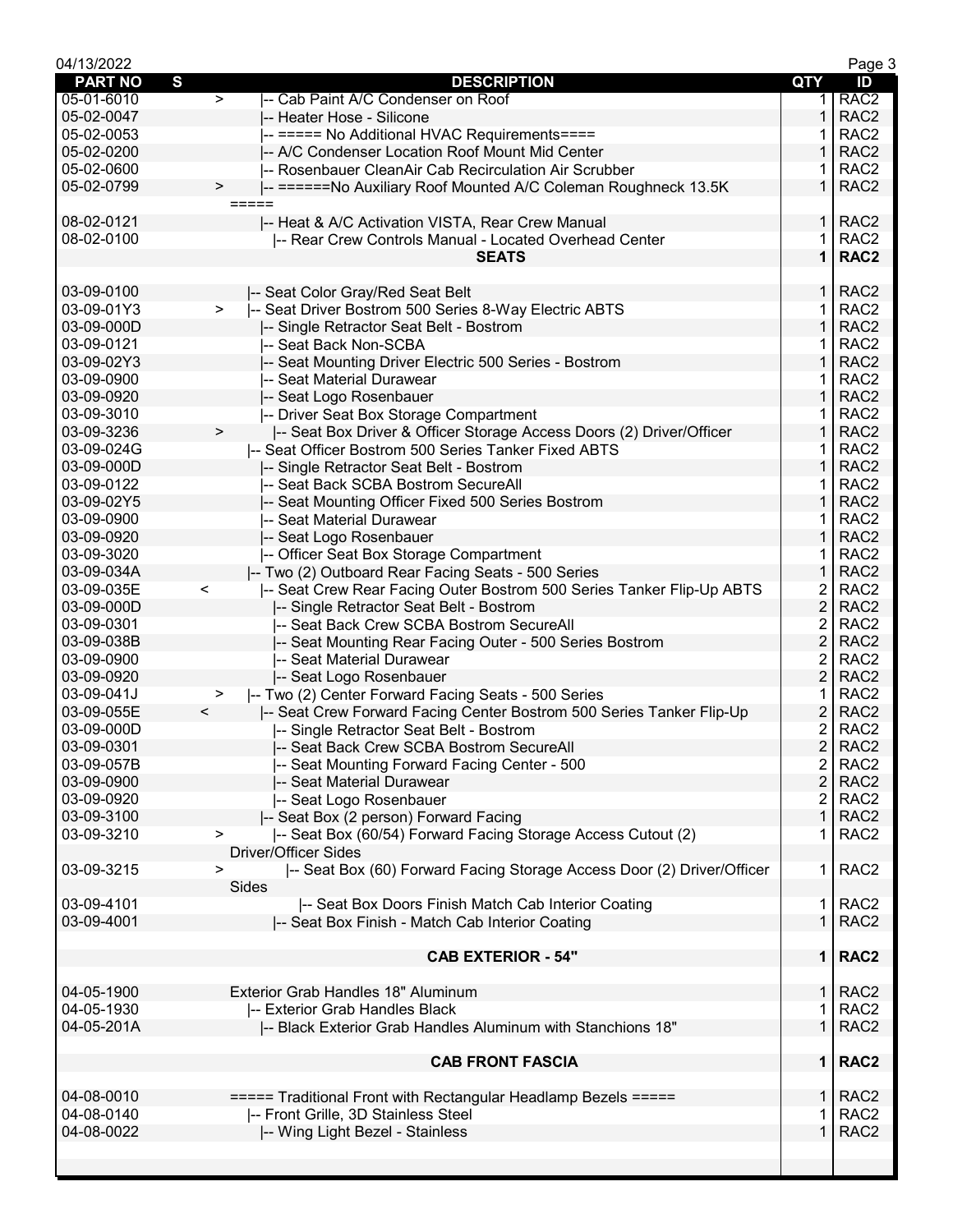| 04/13/2022     |                                                                                 |                | Page 4           |
|----------------|---------------------------------------------------------------------------------|----------------|------------------|
| <b>PART NO</b> | S<br><b>DESCRIPTION</b>                                                         | QTY            | ID               |
| 04-08-0052     | $\overline{s}$<br>-- Department Name Laser Cut Center Grille Bar<br>$\langle$ > | 1.             | RAC <sub>2</sub> |
| 04-08-0053     | -- Grille Back Lighting - Red                                                   | $\mathbf 1$    | RAC <sub>2</sub> |
| 08-01-1502     | -- Backlit Grille Bar Activation - VMux                                         |                | RAC <sub>2</sub> |
| 08-01-1550     | -- ==== NO TRACER LIGHTS IN CENTER GRILLE BAR ====                              | 1              | RAC <sub>2</sub> |
| 04-08-0059     | -- ===== No Front Grille, Grille Glo =====                                      |                | RAC <sub>2</sub> |
| 04-08-0082     | -- Front Grille Inlay - Commander - American Flag Honeycomb, SS Overlay         | $\mathbf 1$    | RAC <sub>2</sub> |
|                |                                                                                 |                |                  |
|                |                                                                                 |                |                  |
| 06-03-2022     | -- Fluid Checks at Grille X15                                                   | 1.             | RAC <sub>2</sub> |
| 08-00-050C     | -- Headlights, LED, Quad, with Rectangular Bezel - HiViz                        | $\mathbf{1}$   | RAC <sub>2</sub> |
| 04-99-1307     | XU<br> -- VISOR - EXTERIOR, UPPER, COMMANDER                                    | 1              |                  |
| 08-00-0540     | $\langle$ ><br>-- Headlight Location - Upper Bucket                             | 1              | RAC <sub>2</sub> |
| 08-00-0603     | -- Front Turn Signals Whelen M6 LED (2)                                         |                | RAC <sub>2</sub> |
| 08-00-0630     | $\langle$ ><br>-- Turn Signal Located Below Headlights                          | $\mathbf{1}$   | RAC <sub>2</sub> |
| 08-00-0608     | -- Front Marker Lamps Face Mounted LED (Center 3 Lightings, 2 Corner)           |                | RAC <sub>2</sub> |
| 08-00-061C     | -- Side Marker Light LED - Chrome (2)                                           | $\mathbf{1}$   | RAC <sub>2</sub> |
| 08-01-0303     | -- Headlight & Marker Light Activated Rocker Switch Driver Panel                | 1              | RAC <sub>2</sub> |
| 04-08-0151     | <b>Cab Fender Stainless Steel</b>                                               | $\mathbf{1}$   | RAC <sub>2</sub> |
| 04-09-0190     | ==== No Stainless-Steel Rear Wall Cap - pick to select ====                     |                | RAC <sub>2</sub> |
| 04-09-0300     | Logo, Commander, Cab Sides                                                      | $\mathbf 1$    | RAC <sub>2</sub> |
| 04-10-0351     | Mud Flaps Front                                                                 | 1              | RAC <sub>2</sub> |
|                |                                                                                 |                |                  |
|                | <b>CAB TILT</b>                                                                 | $\mathbf 1$    | RAC <sub>2</sub> |
|                |                                                                                 |                |                  |
| 05-00-0221     | Cab Tilt System - Heavy Duty w/ Manual Back Up                                  | 1.             | RAC <sub>2</sub> |
| 05-00-0021     | -- Cab Tilt Limit Switch                                                        | $\mathbf{1}$   | RAC <sub>2</sub> |
| 05-00-0045     | -- Cab Tilt Lock Down Indicator                                                 |                | RAC <sub>2</sub> |
| 05-00-0100     | -- Cab Tilt Control Receptacle Temp                                             | 1              | RAC <sub>2</sub> |
|                |                                                                                 |                |                  |
|                | <b>REARVIEW MIRRORS</b>                                                         | 1 <sup>1</sup> | RAC <sub>2</sub> |
|                |                                                                                 |                |                  |
| 05-00-5005     | <b>Bus Style Mirrors</b>                                                        |                | $1$ RAC2         |
| 05-00-7175     | -- Ramco-Bus-Drv Dr Mt (CRM-1750PHCHR)-Off Cwl Mt                               | 1.             | RAC <sub>2</sub> |
|                | (1752-A18PHCHR)-H&R, H&R(LWR)CVX                                                |                |                  |
| 08-01-0821     | -- Rearview Mirror Remote & Heat Switch Driver Panel                            | 1.             | RAC <sub>2</sub> |
|                |                                                                                 |                |                  |
|                | <b>EXTERIOR CAB PAINT</b>                                                       | $\mathbf 1$    | RAC <sub>2</sub> |
|                |                                                                                 |                |                  |
| 05-01-5010     | Cab Paint Exterior Single Color                                                 | 1              | RAC <sub>2</sub> |
| 05-01-5021     | $\langle$ ><br>-- Cab Paint Lower / Primary                                     | $\mathbf{1}$   | RAC <sub>2</sub> |
| 05-01-6051     | -- Cab Undercoating                                                             | 1              | RAC <sub>2</sub> |
| 05-01-7000     | -- Paint Spray Out<br>>                                                         | $\mathbf{1}$   | RAC <sub>2</sub> |
|                |                                                                                 |                |                  |
|                | <b>FRONT AXLE</b>                                                               | $\mathbf 1$    | RAC <sub>2</sub> |
|                |                                                                                 |                |                  |
| 07-05-010D     | Front Axle Hendrickson SteerTek 24000#                                          | $\mathbf{1}$   | RAC <sub>2</sub> |
| 07-05-0120     | -- Front Wheel Bearing Lube Oil                                                 | 1              | RAC <sub>2</sub> |
| 07-05-0276     | -- Front Suspension Hendrickson Parabolic Spring 24,000                         | $\mathbf{1}$   | RAC <sub>2</sub> |
| 07-05-0343     | -- Power Steering Gear TRW TAS 85 w/Assist- 20K and up -X15 Steertek            | 1              | RAC <sub>2</sub> |
| 07-06-0420     | -- Chassis Alignment                                                            | 1              | RAC <sub>2</sub> |
| 07-07-0001     | -- 425 Front Tires<br>$\geq$                                                    | 1              | RAC <sub>2</sub> |
| 07-07-0201     | I-- (2) Steer Tires 425/65R 22.5 Michelin XFE "L"                               | 1              | RAC <sub>2</sub> |
| 07-06-0436     | -- Counter Acting Balancing Beads<br>>                                          | $\overline{c}$ | RAC <sub>2</sub> |
| 07-07-074A     | -- (2) Front Wheels Alcoa Polished 22.5 x 12.25 Aluminum<br>>                   | $\mathbf{1}$   | RAC <sub>2</sub> |
| 07-06-0504     | -- Front Cramp Angle 43 Degrees                                                 | 1              | RAC <sub>2</sub> |
| 07-07-0940     | -- ==== No Run Flat Tire Safety Ring ====                                       | $\mathbf{1}$   | RAC <sub>2</sub> |
| 07-07-0920     | -- ==== No Front Full Wheel Cover ====                                          | 1              | RAC <sub>2</sub> |
| 07-07-0940     | -- ==== No Run Flat Tire Safety Ring ====                                       | 1              | RAC <sub>2</sub> |
| 07-08-0203     | -- Front Brakes Meritor EX225 Disc 17"                                          | 1              | RAC <sub>2</sub> |
|                |                                                                                 |                |                  |
|                |                                                                                 |                |                  |
|                |                                                                                 |                |                  |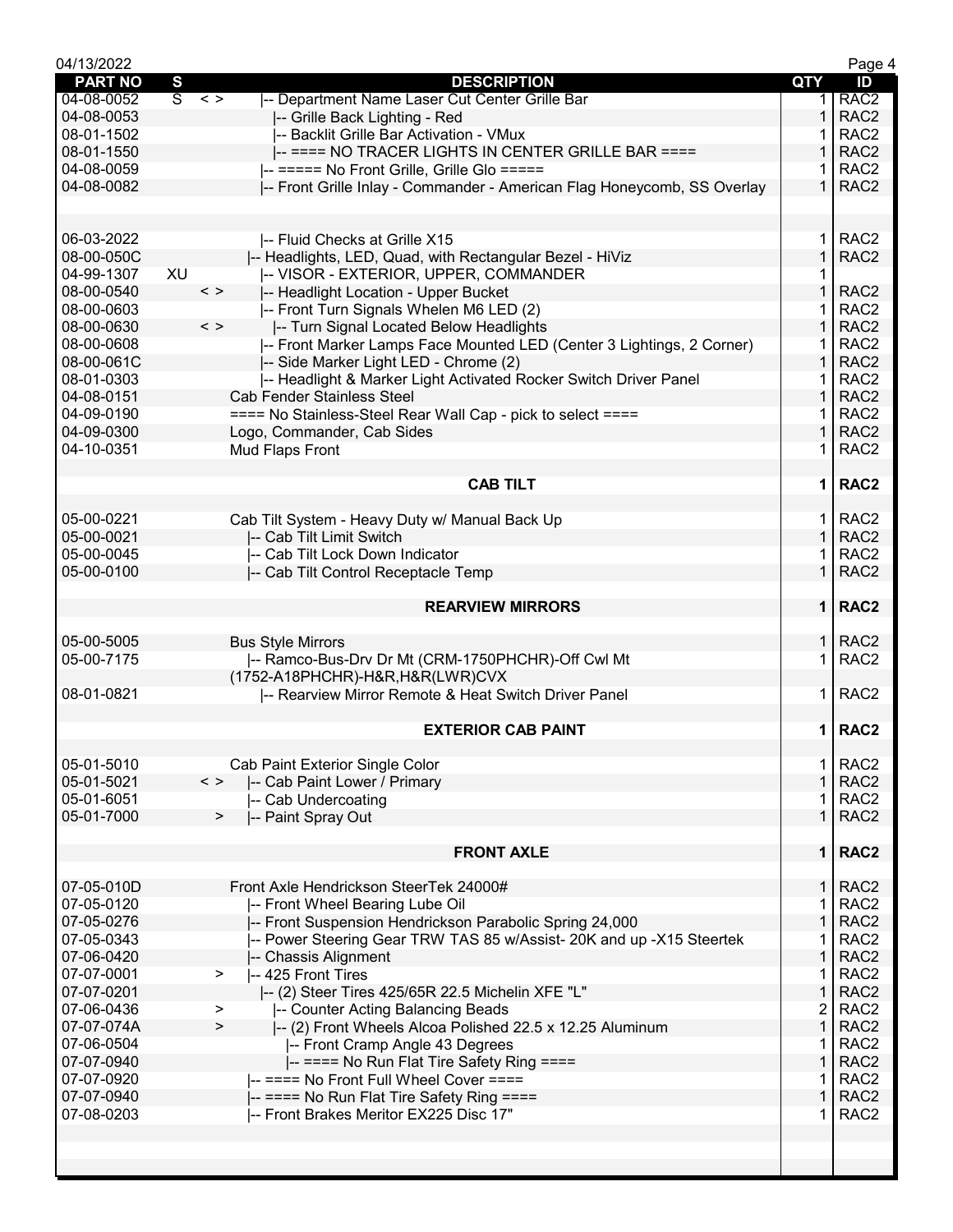| 04/13/2022     |                                                                                |                | Page 5           |
|----------------|--------------------------------------------------------------------------------|----------------|------------------|
| <b>PART NO</b> | S<br><b>DESCRIPTION</b>                                                        | <b>QTY</b>     | ID               |
|                |                                                                                |                |                  |
| 07-05-0315     | 4 Spoke Steering Wheel with ESC Tilt/Telescopic 18"                            | 1.             | RAC <sub>2</sub> |
|                | <b>REAR AXLE</b>                                                               | 1              | RAC <sub>2</sub> |
|                |                                                                                |                |                  |
| 07-06-0112     | > Rear Axle, Tandem, 63000# Meritor RT-58-185                                  | $\mathbf 1$    | RAC <sub>2</sub> |
| 07-06-0282     | -- Rear Suspension Hendrickson ULTIMAAX UMX 63000#                             | $\mathbf{1}$   | RAC <sub>2</sub> |
| 07-08-0110     | $\,<\,>$<br>-- Electronic Stability Control Tandem Axle - Two Valve System     | 1.             | RAC <sub>2</sub> |
| 07-05-0500     | -- Mud/Snow Switch<br>>                                                        | $\mathbf 1$    | RAC <sub>2</sub> |
| 07-08-0252     | -- Rear Brakes S-Cam Drum 16.5" x 8.6"<br>$\geq$                               | 2              | RAC <sub>2</sub> |
| 07-06-0300     | -- Rear Shock Absorbers                                                        | $\overline{2}$ | RAC <sub>2</sub> |
| 07-06-0351     | -- Rear Axle Differential Control w/Interaxle Diff Lock - Tandem Std<br>>      | 1.             | RAC <sub>2</sub> |
| 08-01-0912     | -- Interaxle Control Activated Vista (Tandem)<br>$\geq$                        | $\mathbf{1}$   | RAC <sub>2</sub> |
| 07-06-0352     | -- Rear Axle Differential Control driver control locking diff tandem<br>$\geq$ | 1.             | RAC <sub>2</sub> |
| 08-01-0922     | -- Rear Axle Diff Control (DCDL) Activated Vista (Tandem)<br>$\geq$            | $\mathbf{1}$   | RAC <sub>2</sub> |
| 07-07-0475     | -- (8) Rear Tires 315/80R 22.5 Michelin X Works Z "L"                          | 1.             | RAC <sub>2</sub> |
| 07-06-0436     | $\geq$<br>-- Counter Acting Balancing Beads                                    | 8              | RAC <sub>2</sub> |
| 07-07-0833     | -- (8) Rear Wheels Alcoa Polished 22.5 x 9.00 Aluminum                         | 1.             | RAC <sub>2</sub> |
| 07-07-0981     | -- Wheel Guards - Tandem Axle                                                  | 1              | RAC <sub>2</sub> |
| 07-07-0620     | -- Valve Stem Extension - Tandem Axle                                          | 1              | RAC <sub>2</sub> |
| 07-07-0925     | -- ==== No Full Wheel Cover, Rear Wheel ====                                   | $\mathbf{1}$   | RAC <sub>2</sub> |
| 07-07-0993     | -- Vehicle Top Speed 60                                                        | $\mathbf{1}$   | RAC <sub>2</sub> |
| 07-08-0189     | -- Air Tank Brackets - Hot Dipped Galvanized                                   | $\mathbf{1}$   | RAC <sub>2</sub> |
| 07-08-0301     | -- Park Brake Rear Wheels Only                                                 | 1.             | RAC <sub>2</sub> |
| 08-02-0130     | -- Park Brake Control Driver Dash                                              | $\mathbf 1$    | RAC <sub>2</sub> |
| 07-08-0410     | -- Wabco System Saver 1200                                                     | 1.             | RAC <sub>2</sub> |
| 07-08-0551     | -- Moisture Ejectors Manual                                                    | $\mathbf 1$    | RAC <sub>2</sub> |
| 07-08-0570     | -- Air Supply Lines Nylon                                                      | 1              | RAC <sub>2</sub> |
| 07-08-0725     | -- Air Horn Reservoir (1) 1200 Cu In                                           | $\mathbf{1}$   | RAC <sub>2</sub> |
|                |                                                                                |                |                  |
| 07-09-001B     | > Frame Double Channel 35" Frame Width                                         | 1 <sup>1</sup> | RAC <sub>2</sub> |
| 07-09-0045     | $\lt$<br>-- Wheelbase Range 220" - 239"                                        | $\mathbf{1}$   | RAC <sub>2</sub> |
| 07-09-0071     | -- Rear Overhang<br>$\geq$                                                     | $\mathbf 1$    | RAC <sub>2</sub> |
| 07-09-0137     | -- Frame/Front Extension Hot Dip Galvanized                                    | 1              | RAC <sub>2</sub> |
| 08-09-0200     | -- Galvanized Frame Warranty BR                                                | 1              | RAC <sub>2</sub> |
| 07-09-0115     | -- Misc Frame Options T-Rex Hole Pattern                                       | 1              | RAC <sub>2</sub> |
|                |                                                                                |                |                  |
|                |                                                                                |                |                  |
|                | <b>ENGINE</b>                                                                  |                | 1   RAC2         |
|                |                                                                                |                |                  |
| 06-00-0050     | -- Engine Placement                                                            | 1.             | RAC <sub>2</sub> |
| 06-00-1640     | -- Engine, Cummins X15, Base Spec, 2021 - Commander                            | 1              | RAC <sub>2</sub> |
| 06-00-0052     | -- Cummins X12 & X15 Surcharge                                                 | 1              | RAC <sub>2</sub> |
| 06-00-1642     | -- 500HP Cummins X15                                                           | 1              | RAC <sub>2</sub> |
| 06-02-1130     | -- Fan Clutch - X15                                                            | $\mathbf 1$    | RAC <sub>2</sub> |
| 06-04-3000     | -- Fan Clutch Programming - Standard                                           | 1.             | RAC <sub>2</sub> |
| 06-02-1526     | -- Auxiliary Engine Brake Compression Brake (JAKE)<br>>                        | $\mathbf{1}$   | RAC <sub>2</sub> |
| 08-01-0202     | -- Auxiliary Engine Brake Control On/Off & Low/Med/High VISTA<br>$\geq$        | 1.             | RAC <sub>2</sub> |
| 06-02-2005     | -- AC Compressor X15, ISM & Export ISL                                         | $\mathbf 1$    | RAC <sub>2</sub> |
| 06-03-1010     | -- Engine High Idle Speed 1250 RPM                                             | 1              | RAC <sub>2</sub> |
| 06-03-1023     | -- Engine High Idle Control Manual & Automatic VISTA                           | $\mathbf 1$    | RAC <sub>2</sub> |
| 06-05-3030     | -- Engine Air Intake Filtration and Restriction X15                            | 1              | RAC <sub>2</sub> |
| 06-06-3767     | -- Engine Ext System One Piece Officer Side Inboard, 505hp, T-REX,             | $\mathbf 1$    | RAC <sub>2</sub> |
|                | X15, 2021                                                                      |                |                  |
| 06-06-4010     | -- DEF Tank - Commander (With Clearance)                                       | 1 <sup>1</sup> | RAC <sub>2</sub> |
| 06-06-4100     | -- DEF Tank Access Fill Door                                                   | 1.             | RAC <sub>2</sub> |
| 06-08-0100     | -- Engine Exh Acc Temp Mitigation                                              | 1              | RAC <sub>2</sub> |
| 06-08-0200     | -- Engine Exhaust Wrap                                                         | 1              | RAC <sub>2</sub> |
| 08-02-0140     | -- DPF Control Regeneration Switch & Inhibit Switch Covered                    | 1              | RAC <sub>2</sub> |
| 06-04-2006     | -- Engine Cooling System- X 15.0L                                              | 1              | RAC <sub>2</sub> |
| 06-04-4010     | -- Coolant Valve Shut Off Valve w/Connection - For Additional Heater           | $\mathbf{1}$   | RAC <sub>2</sub> |
|                |                                                                                |                |                  |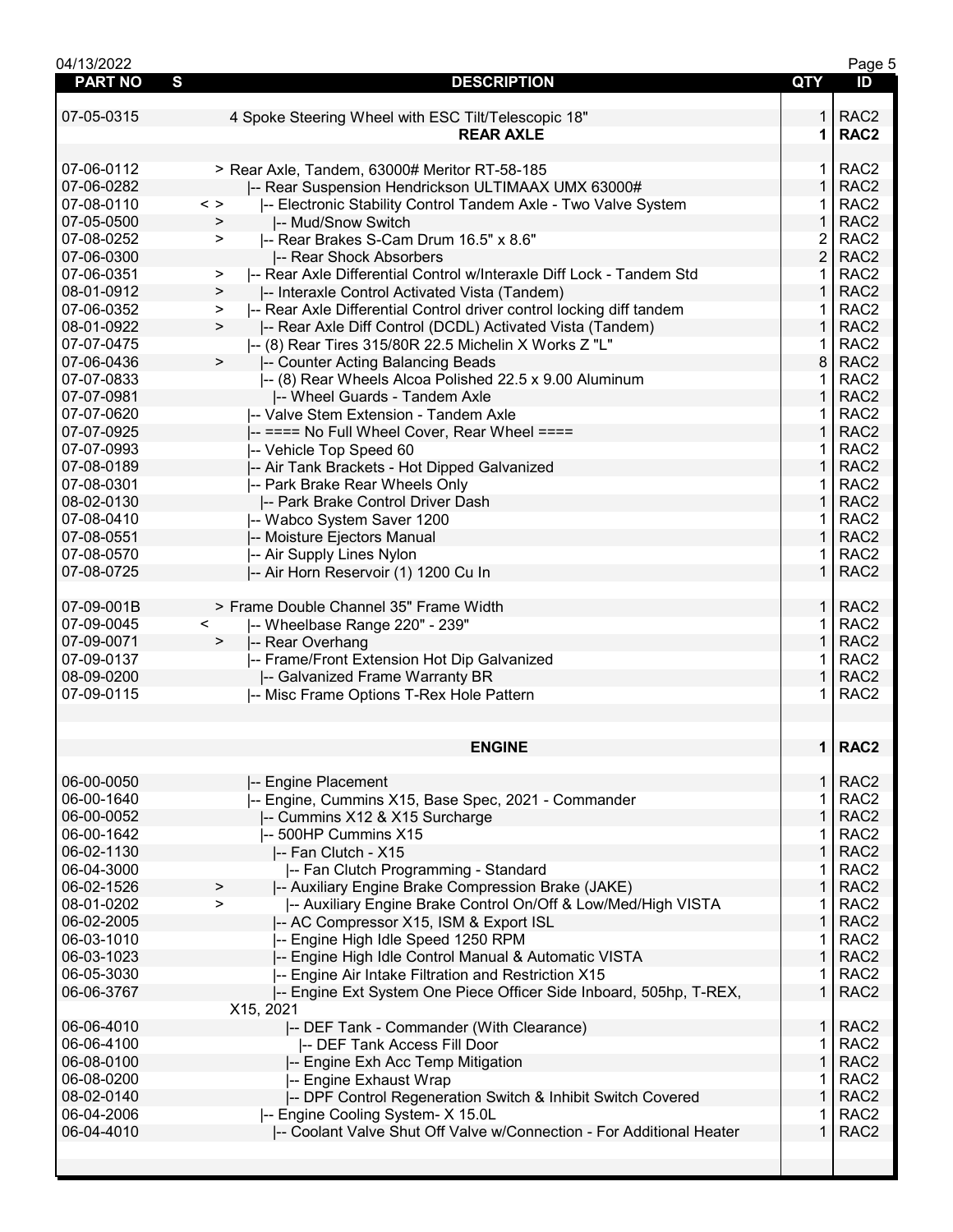| 04/13/2022     |                                                                             |                   | Page 6           |
|----------------|-----------------------------------------------------------------------------|-------------------|------------------|
| <b>PART NO</b> | S<br><b>DESCRIPTION</b>                                                     | <b>QTY</b>        | ID               |
| 06-05-1005     | -- Engine Pump Heat Exchanger X15                                           |                   | RAC <sub>2</sub> |
|                |                                                                             |                   |                  |
|                | <b>TRANSMISSION</b>                                                         | 1                 | RAC <sub>2</sub> |
|                |                                                                             |                   |                  |
| 07-01-0102     | -- Transmission Allison 4000 EVS                                            | 1.                | RAC <sub>2</sub> |
| 07-01-0500     | -- Transmission Fluid - Standard                                            | $\mathbf{1}$      | RAC <sub>2</sub> |
|                |                                                                             |                   | RAC <sub>2</sub> |
| 07-02-0008     | -- Transmission GEN V-E Push Button Key Pad                                 | 1                 |                  |
| 07-02-0013     | -- Transmission 1 o'clock PTO                                               | $\mathbf{1}$      | RAC <sub>2</sub> |
| 07-02-0052     | -- Transmission Mode Programming 5th Startup/5th Mode                       | 1.                | RAC <sub>2</sub> |
| 07-02-0067     | -- Transmission Feature Programming I/O Package 246/METZ Aerial             | $\mathbf{1}$      | RAC <sub>2</sub> |
| 07-02-0253     | -- Driveline Spicer 1810 HD                                                 | 1.                | RAC <sub>2</sub> |
|                |                                                                             |                   |                  |
|                |                                                                             |                   |                  |
| 07-04-0108     | -- Fuel Filter/Water Separator Cummins FS1065                               | $\mathbf{1}$      | RAC <sub>2</sub> |
| 07-04-0310     | -- Fuel Tank 50 Gal/189 Liter, Dual Fill                                    | 1.                | RAC <sub>2</sub> |
| 07-04-0216     | -- Fuel Lines Aramid Braid                                                  | $\mathbf{1}$      | RAC <sub>2</sub> |
| 07-04-0225     | -- Fuel Shutoff Valve (2) at Filter                                         | 1.                | RAC <sub>2</sub> |
| 07-04-0230     | -- Fuel Cooler Rearward of Battery Box                                      | $\mathbf{1}$      | RAC <sub>2</sub> |
|                |                                                                             |                   |                  |
|                |                                                                             |                   | RAC <sub>2</sub> |
| 07-04-0360     | -- Fuel Tank Serviceability Prov 12' Fuel Line Extension                    | 1.                |                  |
|                |                                                                             |                   |                  |
| 08-00-0414     | -- Alternator Leece-Neville 350 Amp, Brushless                              | $\mathbf{1}$      | RAC <sub>2</sub> |
|                | <b>ELECTRICAL SYSTEM</b>                                                    | 1                 | RAC <sub>2</sub> |
|                |                                                                             |                   |                  |
| 08-00-0100     | > Electrical System 12V DC Weldon V-MUX                                     | 1.                | RAC <sub>2</sub> |
| 08-01-0051     | -- Driver & Officer VISTA Display Weldon Vista IV                           | $\mathbf{1}$      | RAC <sub>2</sub> |
| 08-01-0054     | -- Driver Panel / Switch Panel (6 Switches) Under the Vista Screen          |                   | RAC <sub>2</sub> |
| 08-09-0249     | -- V-MUX WARRANTY - 4 YEAR                                                  | $\mathbf 1$       | RAC <sub>2</sub> |
|                |                                                                             |                   |                  |
|                |                                                                             |                   |                  |
| 08-02-0521     | -- ====No PWR Cable for Additional Pwr Studs====                            | $\mathbf 1$       | RAC <sub>2</sub> |
|                |                                                                             |                   |                  |
|                |                                                                             |                   |                  |
| 08-03-0110     | -- Communication Antenna Base Cab Roof - RBM Supplied<br>$\,<\,$            | $\mathbf{1}$      | RAC <sub>2</sub> |
| 08-03-0230     |                                                                             |                   | RAC <sub>2</sub> |
|                | -- Ant Cable Routing Under Driver Front Seat                                |                   |                  |
|                |                                                                             |                   |                  |
| 08-04-1100     | -- Radio WB/AM/FM - Overhead Mount<br>>                                     | 1<br>$\mathbf{1}$ | RAC <sub>2</sub> |
| 08-04-1140     | -- Overhead Radio Mount - driver's side                                     |                   | RAC <sub>2</sub> |
| 08-04-2100     | -- Four (4) Speakers                                                        | 1                 | RAC <sub>2</sub> |
|                |                                                                             |                   |                  |
| 08-02-0610     | -- Weldon VDR/Seat Belt Warn - VISTA                                        | $\mathbf 1$       | RAC <sub>2</sub> |
|                |                                                                             |                   |                  |
|                |                                                                             |                   |                  |
| 08-01-0010     | -- Instrumentation Standard Gauge Panel                                     | 1                 | RAC <sub>2</sub> |
| 08-01-001B     | -- Commander Analog Gauge Composite Dash                                    |                   | RAC <sub>2</sub> |
| 08-01-0125     | -- Instrumentation Backlighting Red                                         | 1                 | RAC <sub>2</sub> |
|                |                                                                             |                   |                  |
| 08-00-0340     | 6 Battery System                                                            | $\mathbf{1}$      | RAC <sub>2</sub> |
| 08-00-0322     | -- Batteries (6) Group 31                                                   | 1                 | RAC <sub>2</sub> |
| 08-00-023A     | -- Battery Box Driver/Officer Side Hot dipped Galvinized Steel w/Covers - 6 | $\mathbf{1}$      | RAC <sub>2</sub> |
|                | <b>Battery</b>                                                              |                   |                  |
|                |                                                                             | 1                 | RAC <sub>2</sub> |
| 08-00-0248     | -- Battery Cables (6)                                                       |                   |                  |
| 08-00-0251     | -- Battery Jumper Studs Front Driver Lower Step                             |                   | RAC <sub>2</sub> |
| 08-01-0034     | -- 2 Position Battery Master - Driver's Kick Plate                          | 1                 | RAC <sub>2</sub> |
| 08-01-0036     | -- Ignition Switch                                                          |                   | RAC <sub>2</sub> |
| 08-01-0040     | -- Power & Ground Stud 40A Batt Direct / 15A Ignition<br>$\, > \,$          | $\mathbf{1}$      | RAC <sub>2</sub> |
|                |                                                                             |                   |                  |
|                |                                                                             |                   |                  |
|                |                                                                             |                   |                  |
|                |                                                                             |                   |                  |
|                |                                                                             |                   |                  |
|                |                                                                             |                   |                  |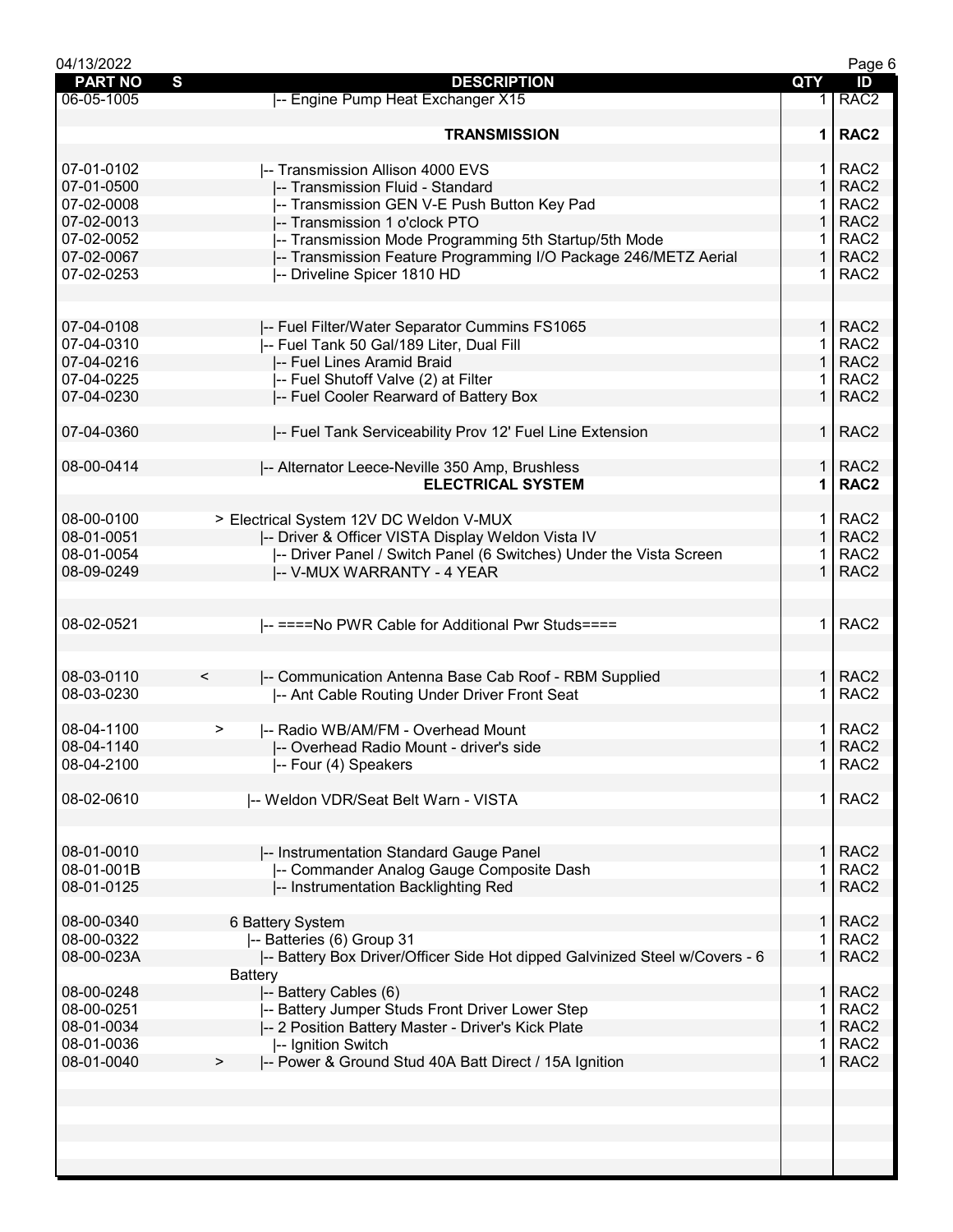| 04/13/2022     |                                                                           |              | Page 7           |
|----------------|---------------------------------------------------------------------------|--------------|------------------|
| <b>PART NO</b> | S<br><b>DESCRIPTION</b>                                                   | QTY          | ID               |
| 08-00-0721     | -- Ground Lights LED Whelen 3SC0CDCR                                      |              | RAC <sub>2</sub> |
| 08-01-0751     | -- Ground Lights Activation with Park Brake                               | $\mathbf{1}$ | RAC <sub>2</sub> |
|                |                                                                           |              |                  |
|                |                                                                           |              |                  |
| 08-00-0732     | -- Cab Step Lights LED (1 Per Step)                                       | 1.           | RAC <sub>2</sub> |
| 08-01-0753     | -- Step Lights Activated Respective Side                                  | $\mathbf{1}$ | RAC <sub>2</sub> |
|                |                                                                           |              |                  |
|                |                                                                           |              |                  |
|                |                                                                           |              |                  |
| 08-00-0758     | -- Interior Door Warning Lts Weldon 15" Amber Direct Flash Mtd Abv Window |              | $1$ RAC2         |
|                | <b>DOOR JAMB WARNING LIGHTS</b>                                           | 1            | RAC <sub>2</sub> |
|                |                                                                           |              |                  |
|                |                                                                           |              |                  |
|                |                                                                           |              |                  |
| 08-00-0783     |                                                                           | 1.           | RAC <sub>2</sub> |
|                | -- Engine Compartment Work Light LED (2)                                  |              |                  |
|                |                                                                           |              |                  |
|                |                                                                           |              |                  |
| 08-00-0791     | -- Interior Overhead LED Lighting - Red/Clear                             | $\mathbf{1}$ | RAC <sub>2</sub> |
|                |                                                                           |              |                  |
|                |                                                                           |              |                  |
|                |                                                                           |              |                  |
|                |                                                                           |              |                  |
|                |                                                                           |              |                  |
|                |                                                                           |              |                  |
| 08-00-4090     | > Dr Open/Hazard Wrn Lt, Flash, Whelen 3SR00FRR LED Rnd (Do Not Move      | $\mathbf{1}$ | RAC <sub>2</sub> |
|                | Appar                                                                     |              |                  |
|                |                                                                           |              |                  |
|                |                                                                           |              |                  |
| 08-01-2010     | Back-Up Alarm Ecco 575                                                    | 1.           | RAC <sub>2</sub> |
|                |                                                                           |              |                  |
|                |                                                                           |              |                  |
| 08-02-0660     |                                                                           | $\mathbf{1}$ | RAC <sub>2</sub> |
|                | -- === NO Captium System - Pick to Select ===                             |              |                  |
|                |                                                                           |              | RAC <sub>2</sub> |
|                | <b>HAAS Alert System</b>                                                  | 1            |                  |
|                |                                                                           |              |                  |
| 08-02-0770     | -- HAAS Alert System, HA-5                                                | 1            | RAC <sub>2</sub> |
| 08-02-0775     | -- HAAS - 5 Year Subscription                                             | 1            | RAC <sub>2</sub> |
|                |                                                                           |              |                  |
|                |                                                                           |              |                  |
|                |                                                                           |              |                  |
| 08-05-1110     | > Aerial Interface - METZ                                                 | $\mathbf 1$  | RAC <sub>2</sub> |
| 08-05-2004     | $\overline{\phantom{0}}$<br>-- Aerial Pre Wire - Metz                     | $\mathbf{1}$ | RAC <sub>2</sub> |
| 08-05-2030     | -- T-Rex Aerial                                                           | 1.           | RAC <sub>2</sub> |
| 07-02-0245     | -- PTO Chelsea 870XAFJP-B5AC 116% HS DIN100 - For T-Rex                   | $\mathbf{1}$ | RAC <sub>2</sub> |
| 08-05-2040     | $\overline{\phantom{0}}$<br>-- T-Rex Harness and Pump Installation        | 1.           | RAC <sub>2</sub> |
|                |                                                                           |              |                  |
| 08-06-0022     | Camera System with V-Mux                                                  | 1.           | RAC <sub>2</sub> |
|                |                                                                           |              |                  |
| 08-06-0016     | -- Camera System - Black Side Cameras                                     | $\mathbf{1}$ | RAC <sub>2</sub> |
| 08-06-015A     | -- Officer Side Camera; Rear Camera; Driver & Officer Vista - Black       | $\mathbf{1}$ | RAC <sub>2</sub> |
|                |                                                                           | 1            | RAC <sub>2</sub> |
|                | 360° Camera System                                                        |              |                  |
|                |                                                                           |              |                  |
| 08-06-7005     | $====$ No 360° Camera - Pick to Select $====$                             | 1.           | RAC <sub>2</sub> |
|                |                                                                           |              |                  |
|                |                                                                           |              |                  |
| 08-08-10AP     | Air Brake Cmprsr, KUSS, 120V                                              | $\mathbf{1}$ | RAC <sub>2</sub> |
| 08-08-0021     | -- Air Compressor Location - Behind Driver's Seat                         | 1.           | RAC <sub>2</sub> |
| 08-08-KMET     | Battery Chrgr, KUSS, Autocharge 24/12 HO 091-175 METZ w/ Display          | $\mathbf{1}$ | RAC <sub>2</sub> |
| 08-08-0001     | -- Battery Charger Location - Behind Driver's Seat                        | 1.           | RAC <sub>2</sub> |
| 08-08-0099     | -- Manual Shoreline                                                       | $\mathbf 1$  | RAC <sub>2</sub> |
|                |                                                                           |              |                  |
|                |                                                                           |              |                  |